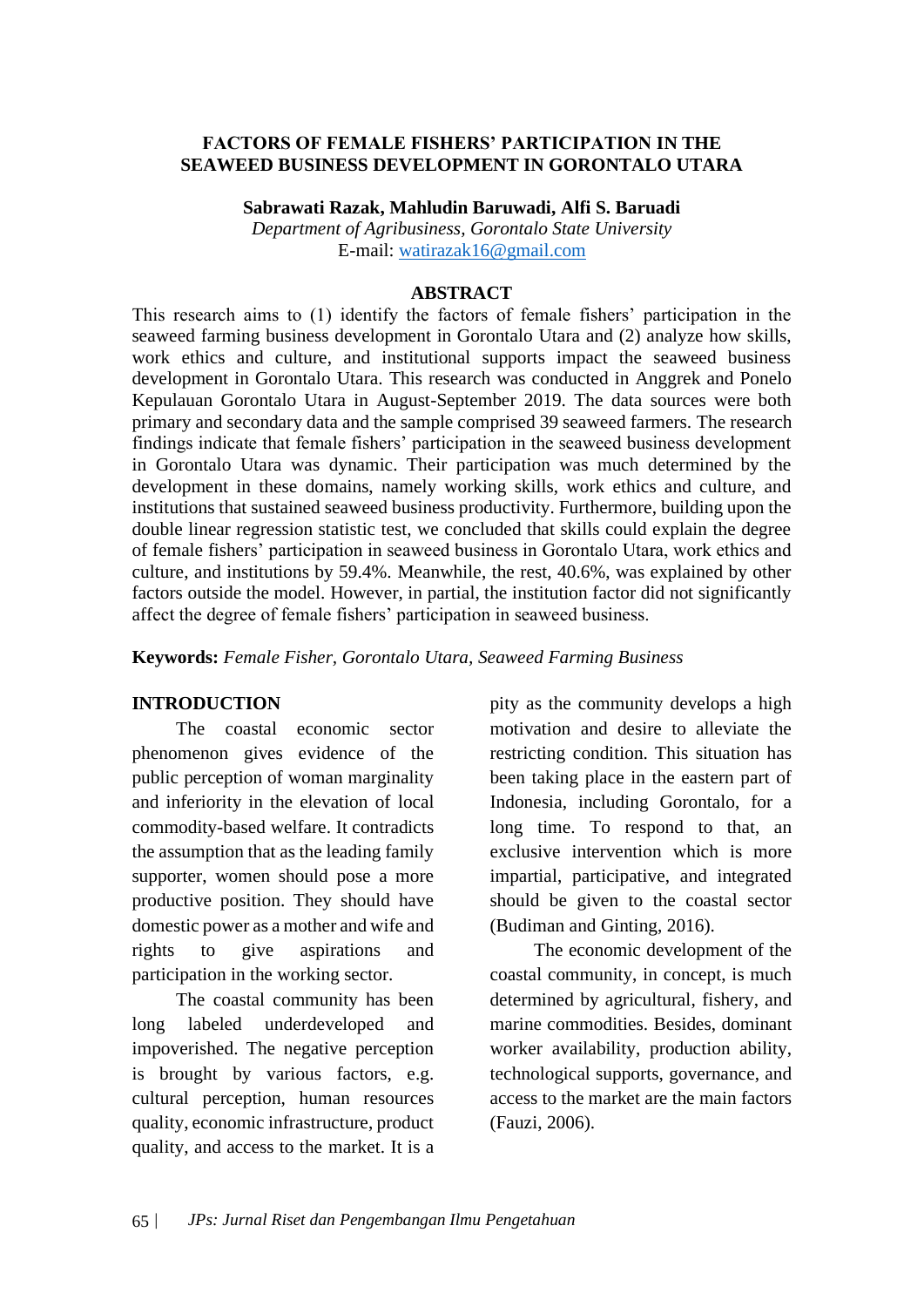Seaweed is a commodity with a long history for the coastal community. Seaweed has been stipulated as a preeminent commodity in Indonesia by the Ministry of Maritime Affairs and Fisheries (KKP). The stipulation is prompted by the fact that seaweed has a relatively short and easy production process (Nugroho and Kusnandar, 2015). Furthermore, in the marketing context, seaweed is considered "a future commodity". The seaweed production can be enhanced due to its relatively short cultivation period less than 45 days. The demand for seaweed as the source of carrageenan and chitin as the main ingredients of medicine and cosmetics increases year by year, both in the national and global market scales (Nugroho and Kusnandar, 2015).

In written, seafood commodities correspond to the coastal area with a bay/beach with strong currents and winds. Gorontalo Utara has a coastal line of 320  $km^2$  and 123 villages (80% of them are coastal villages). As suggested by these data, it is evident that seaweed must be a preeminent commodity in Gorontalo Utara (Amin, 2012; Kamuli, 2014).

It should be noted that seaweed has been cultivated since 1990s (data from KKP, 2012). In the period, seaweed productivity is fluctuating despite the more the government's more established policy interventions. As observed in the official publication issued by the Ministry of Marine Affairs and Fisheries in Gorontalo Utara, seaweed potentials are identified in several conservations in Anggrek (1.070 hectares), Kwandang

(1,575 hectares), and Ponelo Kepulauan (700 hectares).

The capacity of seaweed production in Gorontalo Utara was reportedly 18,821 tons in 2010. The capacity increased by 28,288 tons in 2012 and 29,540 tons in 2015. Nevertheless, the capacity declined by 26,633 tons due to climate and environmental changes in 2016. However, seaweed's economic issues are engendered by the production volume and cultivation area availability and the economic productivity of seaweed in terms of employment, market demand, and its impact on the coastal community welfare (KKP, 2012).

We found that female fishers largely contribute to the seaweed cultivation business. Their engagement in the business is evident. However, their engagement does not have a proper appreciation and hence is excluded in the real and long-run term plan to manifest the coastal community welfare in Gorontalo Utara. The participation rate of female fishers in coastal sectors, including seaweed commodities, is considered significant yet susceptible and secondary. This consideration is because they show more engagements in fishery product processing (preliminary observation data, September 2018).

Some literature renders evidence that the public perceives female fishers' participation as the secondary even marginalized one. Furthermore, their roles are considered complementary. This certainly impacts on their weakened aspirations and the participation rate in establishing the economic independence in a coastal area (Firdaus and Rahadia,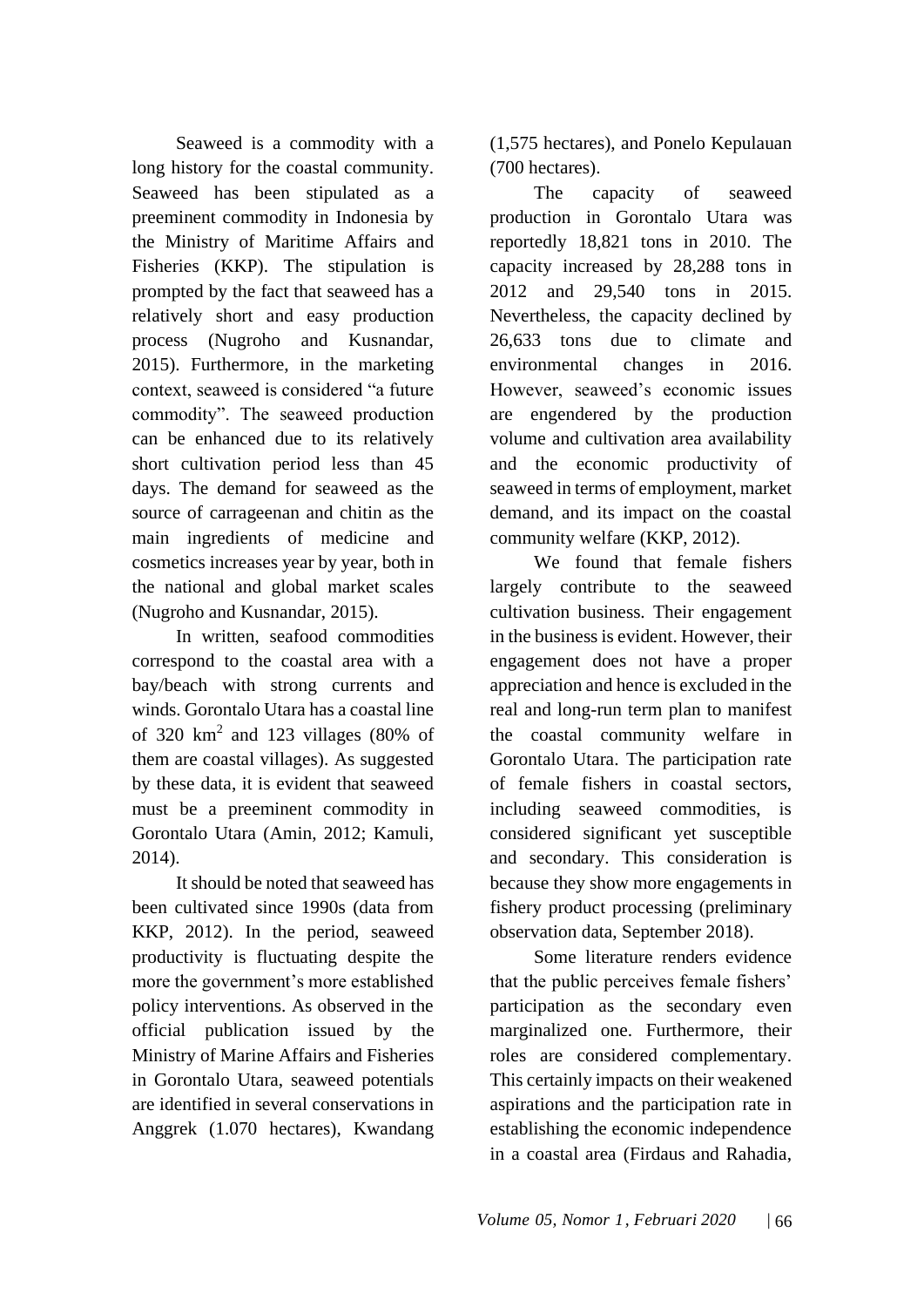2015; Widodo, 2012). Attempting to give solution to that situation, the government has issued several policies. Built upon the policies, some coastal community empowerment programs have been made to corroborate female fishers' participation, especially in the fishing product processing activities. Besides, various derivative products are then developed by prioritizing their quality and marketing management.

Inevitably, several factors, e.g., gender or skills, work ethics and cultures, and institutions which develop amongst the coastal community restrict female fishers from developing seaweed business in Gorontalo Utara.

Resting upon the empirical background described above, this article reveals (1) what the female fisher-based seaweed business development in Gorontalo Utara is and (2) What the impacts of the factors of skills, work ethics and culture, and institutional supports are om the female fishers' participation in seaweed business in Gorontalo Utara.

## **RESEARCH METHODOLOGY**

This research was conducted in Anggrek and Ponelo Kepulauan Gorontalo Utara in **August-September**  2019. The two research locations were selected as they had coasts and small islands as the majority of their areas. Besides, in terms of the community living there, most of them were fishers and seaweed farmers. Furthermore, the two subdistricts had active seaweed farmer associations supported by the government. To be specific, this research focuses on the farmer associations in which we could find female members in a significant number.

This was combined research which used both quantitative and qualitative methods. Using the qualitative approach, this was naturalistic research. As such, all researchers' presence and the relationship established during the research process were natural and without presumptions, manipulations, and/or interventions from the researchers and/or other parties in the field (Nasution, 1988). However, we regarded the quantitative method through several statistical tests and procedures as the primary method, corroborated by the other research method, the qualitative, using a descriptive approach.

# **RESEARCH FINDINGS Research Location**

Gorontalo Utara was divided into two, namely the land area, the majority of which was hilly and highland regions reaching 0-1800 masl and dominated by a slope of 15-40° (60-70%). The administrative center of Gorontalo Utara was in Kwandang.

Gorontalo Utara was located extending from the East to the West in the northern part of Gorontalo, along the northern part of the trans-Sulawesi road which connected Manado, the capital city of North Sulawesi, and Makassar which was in the southern part of Sulawesi island. Geographically, Gorontalo Utara was located at 386,732 mT-530,446 mT and 74,367 mU-115,085 mU (zone UTM 51 North). Gorontalo Utara had 11 subdistricts, namely Tolinggula, Biau, Sumalata, Sumalata Timur, Monano, Anggrek,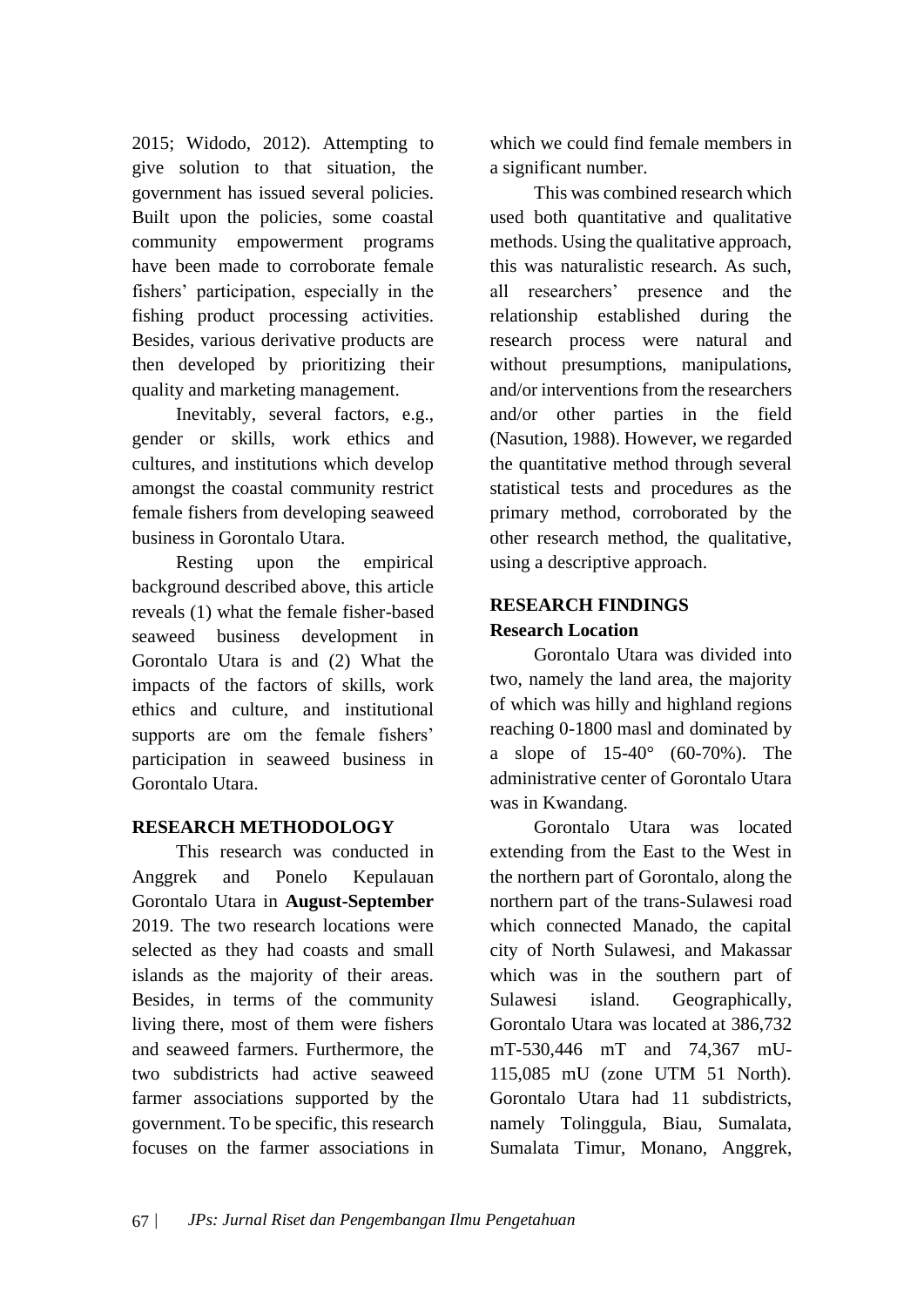Kwandang, Ponelo Kepulauan, Tomilito, Gentuma Raya, and Atinggola.

Furthermore, Gorontalo Utara was blessed with islands with beautiful natural landscapes potential to be developed as tourism sectors. The beautiful islands were Saronde, Lampu, Mohingito, Bogisa, and Diyonumo. Besides, Gorontalo Utara was a district with a long coastal line. In terms of capture fishery, there were 3,700 fishers, 729 boats without motors, 1,722 outboard motorboats, and 42 motor ships in Gorontalo Utara. The capture fishery production in 2016 was 24,100 tons, and the production of skipjacks reached 4,686.70 tons.

As cited from *Kabupaten dalam Angka* (2018), 112,975 people were inhabiting Gorontalo Utara in 2017. The number comprised of 57,220 males and 55,755 females. Based on the area and the number of population in 2017, we could conclude that the population density in 2017 was 64 people/ $km^2$ .

The population in Gorontalo Utara, by the age group, was dominated by those aged 0-4 years old, 11,692 in number. This number indicates that the population in Gorontalo Utara was dominated by non-productive age (under-five-years-old infant). The whole population consisted of 5,988 males and 5,704 females. The composition of the population of Gorontalo Utara by age is presented in detail in the following table.

|                | <b>Group of Age</b> | <b>Sex</b> |               |               |
|----------------|---------------------|------------|---------------|---------------|
| No.            |                     | Male       | <b>Female</b> | <b>Number</b> |
| 1              | 0-4                 | 5,988      | 5,704         | 11,692        |
| $\overline{c}$ | $5-9$               | 5,691      | 5,580         | 11,271        |
| 3              | 10-14               | 5,403      | 5,227         | 10,630        |
| 4              | 15-19               | 5,133      | 4,881         | 10,014        |
| 5              | 20-24               | 4,841      | 4,812         | 9,653         |
| 6              | 25-29               | 4,722      | 4,702         | 9,424         |
| 7              | 30-34               | 4,317      | 4,209         | 8,526         |
| 8              | 35-39               | 4,076      | 4,112         | 8,188         |
| 9              | 40-44               | 4,023      | 3,942         | 7,965         |
| 10             | 45-49               | 3,712      | 3,575         | 7,287         |
| 11             | 50-54               | 3,014      | 2,825         | 5,839         |
| 12             | 55-59               | 2,321      | 2,182         | 4,503         |
| 13             | 60-64               | 1,733      | 1,659         | 3,392         |
| 14             | 65-69               | 1,271      | 1,234         | 2,505         |
| 15             | 70-74               | 805        | 834           | 1,639         |
| 16             | $75+$               | 671        | 837           | 1,508         |
|                | Total               | 57,721     | 56,315        | 114,036       |

**Table 1. The Population of Gorontalo Utara by Age and Sex**

*Source: Kabupaten Gorontalo Utara dalam Angka, 2018*

Considering its area and population in 2016, the population density in Gorontalo Utara in 2016 was 63 people/km<sup>2</sup> . Looking at the population distribution by age, the

majority of the population, approximately 24.23% of the total population in Gorontalo Utara, lived in Kwandang. It is understandable because Kwandang is the capital city of the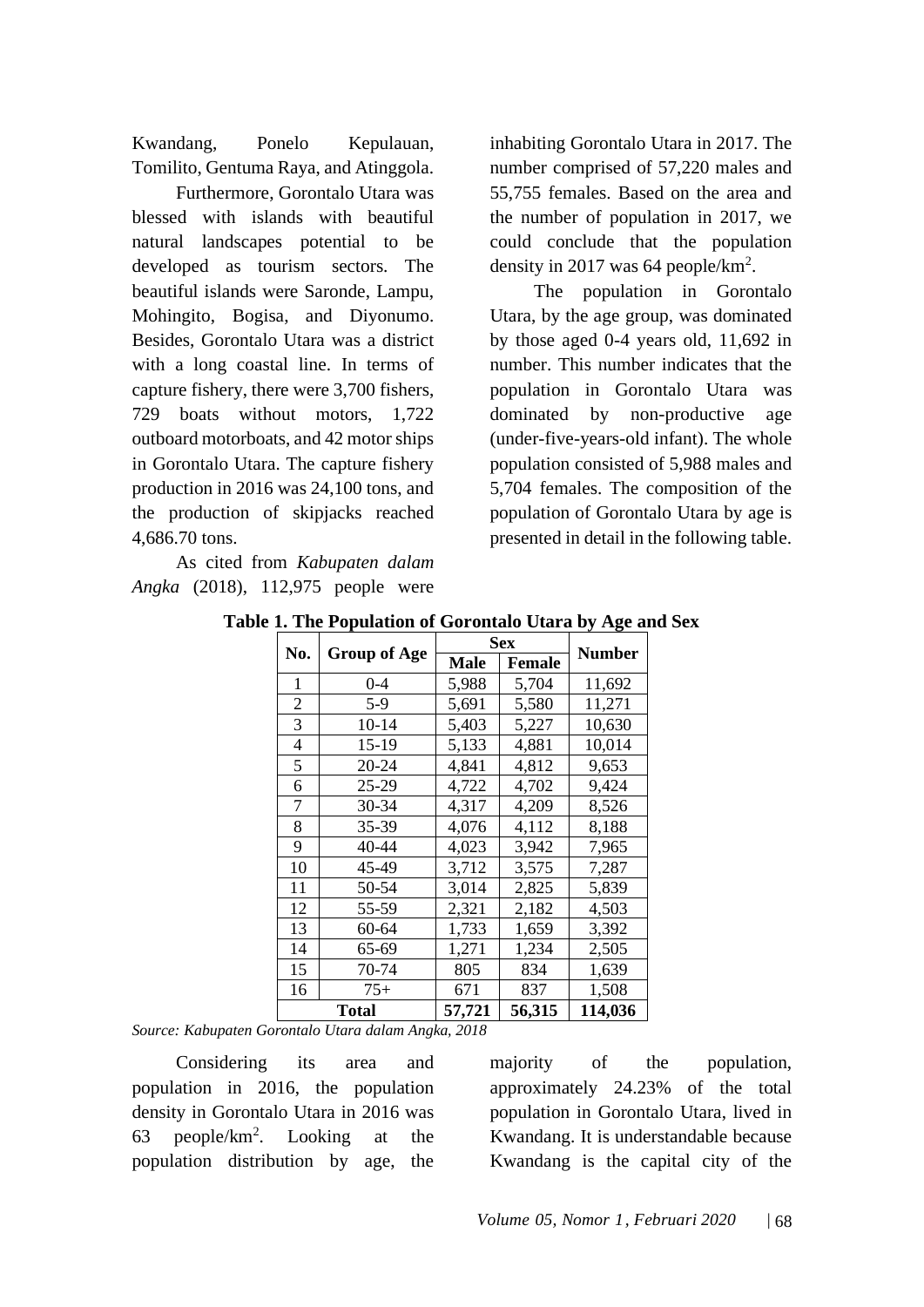district, hence equipped with facilities and infrastructures more adequate than other subdistricts in Gorontalo Utara.

| No.            | <b>Subdistricts</b> | <b>Fishers</b> | <b>Without</b><br><b>Boat</b> | <b>Boat Without</b><br><b>Motor</b> | Outboard<br><b>Motorboat</b> | <b>Motorboat</b>         |  |
|----------------|---------------------|----------------|-------------------------------|-------------------------------------|------------------------------|--------------------------|--|
| 1              | Atinggola           | 175            | 2                             | 34                                  | 138                          |                          |  |
| $\overline{2}$ | Gentuma Raya        | 218            | 17                            | 32                                  | 149                          | 20                       |  |
| 3              | Tomilito            | 230            | 68                            | 37                                  | 125                          |                          |  |
| $\overline{4}$ | Kwandang            | 334            | 104                           | 69                                  | 142                          | 19                       |  |
| 5              | Ponelo Kepulauan    | 700            | 352                           | 40                                  | 308                          | $\overline{\phantom{a}}$ |  |
| 6              | Anggrek             | 350            | 18                            | 56                                  | 260                          | $\overline{\phantom{a}}$ |  |
| 7              | Monano              | 285            | 5                             | 104                                 | 176                          |                          |  |
| 8              | Sumatera Timur      | 285            | 200                           | 103                                 | 145                          |                          |  |
| 9              | Sumalata            | 448            | 166                           | 144                                 | 205                          | $\overline{2}$           |  |
| 10             | Tolinggula          | 517            | 115                           | 46                                  | 95                           | $\overline{\phantom{a}}$ |  |
| 11             | Biau                | 256            | 94                            | 64                                  | 29                           | $\overline{\phantom{a}}$ |  |
| <b>Total</b>   |                     | 3,700          | 1,141                         | 729                                 | 1,772                        | 42                       |  |

**Table 2. The Number of Fishers and Fishing Tools in Gorontalo Utara by Subdistricts**

*Source: Kabupaten Gorontalo Utara dalam Angka, 2018*

Fishery sectors were preeminent in Gorontalo Utara, and Kwandang and Atinggola were two subdistricts which supplied most fish. Both subdistricts with their high fishery productivity largely contributed to capture fisheries in Gorontalo Utara.

The data presenting the number of fishers and their fishing tools indicate their adequacy in primary infrastructures as one of the business requirements.

Their need for boats was absolute regardless of what kind of business they preferred. Besides, they also needed transportation to the fishing location, and in regard to seaweed, the facility used to transport seaweed to the land was obviously required. As such, they needed boats, allowing them to do seaweed planting, maintaining, and harvesting more efficient.

|                | <b>Subdistrict</b>    | <b>Potentials</b>      |                                  |                    |                                     | <b>Usability</b>         |                                  |                    |                                     |
|----------------|-----------------------|------------------------|----------------------------------|--------------------|-------------------------------------|--------------------------|----------------------------------|--------------------|-------------------------------------|
| No.            | (Minapolitan<br>Area) | <b>Seaweed</b><br>(Ha) | <b>Brackish</b><br>Water<br>(Ha) | Freshwater<br>(Ha) | <b>Marine</b><br><b>KJA</b><br>(Ha) | <b>Seaweed</b><br>(Ha)   | <b>Brackish</b><br>Water<br>(Ha) | Freshwater<br>(Ha) | <b>Marine</b><br><b>KJA</b><br>(Ha) |
|                | Anggrek               | 1.070                  | 173.00                           | 10.00              | 30.00                               | 232.00                   | 90.5                             | 5.00               | 10.00                               |
| 2              | Monano                |                        |                                  | 10.00              | 25.00                               |                          |                                  | 2.00               | 5.00                                |
| 3              | Kwandang              | 1.58                   | 383.00                           | 15.00              | 95.00                               | 105.00                   | 239.00                           | 5.00               | 15.00                               |
| 4              | Ponelo<br>Kepulauan   | 700.00                 |                                  | 5.00               | 25.00                               | 52.00                    |                                  | 1.00               | 10.00                               |
| 5              | Tomilito              |                        | $\overline{\phantom{0}}$         | 25.00              | 20.00                               | $\overline{\phantom{0}}$ | $\overline{\phantom{0}}$         | 5.00               | 1.00                                |
| 6              | Sumalata              |                        |                                  | 15.00              | 20.00                               | $\overline{\phantom{0}}$ | $\overline{\phantom{0}}$         | 5.00               | 10.00                               |
| $\overline{ }$ | Sumalata<br>Timur     | 50.00                  | 20.00                            | 15.00              | 25.00                               |                          | $\overline{\phantom{0}}$         | 5.00               | 10.00                               |
| 8              | Tolinggula            |                        |                                  | 10.00              | $\overline{\phantom{0}}$            | -                        | -                                |                    | $\overline{\phantom{0}}$            |

**Table 3. Aquaculture Potentials in Gorontalo Utara in 2017 (in Tons)**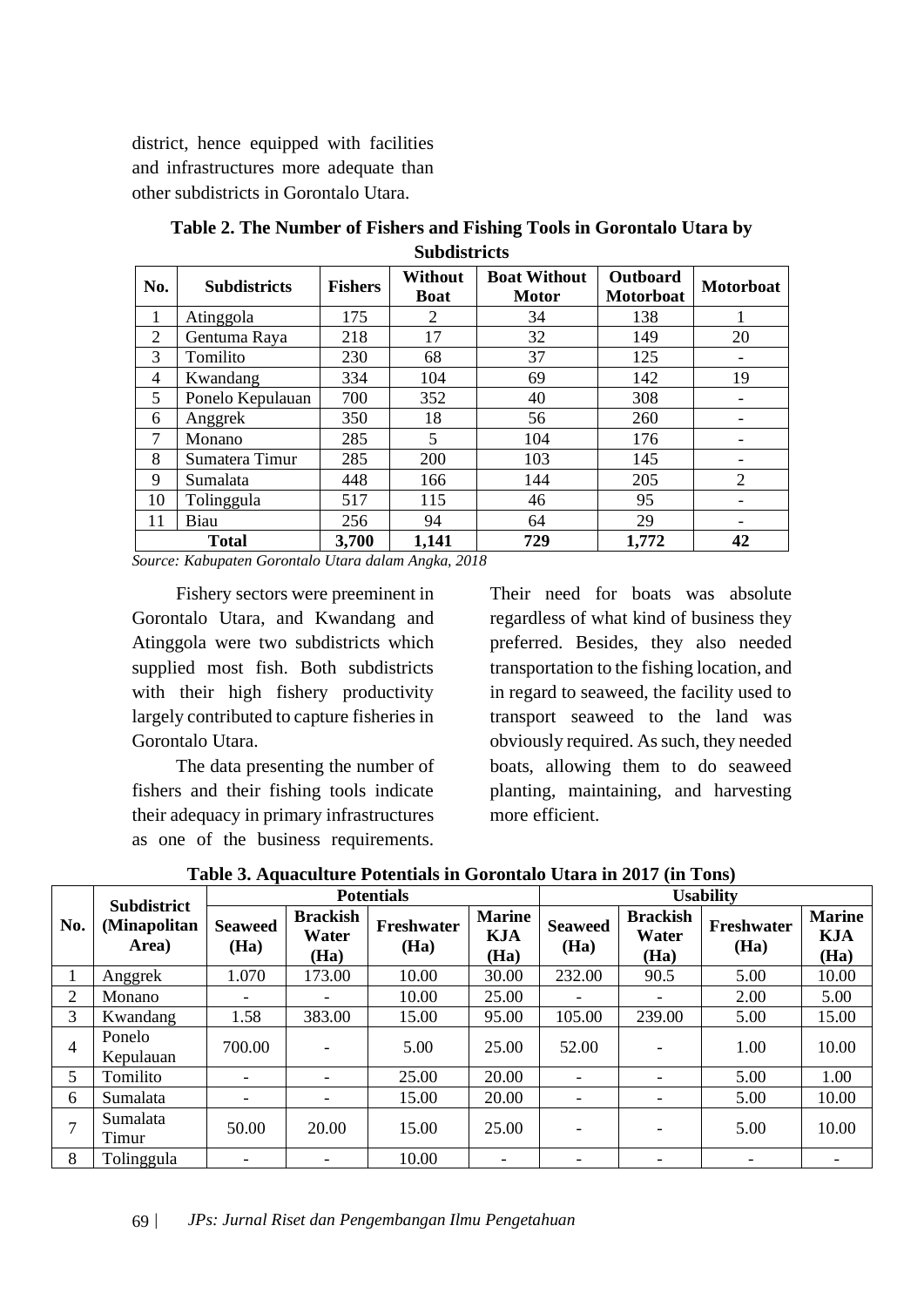| O  | Biawu           | $\overline{\phantom{0}}$ | $\overline{\phantom{a}}$ | $\overline{\phantom{0}}$ | $\overline{\phantom{0}}$ | $\overline{\phantom{0}}$ | -                        |                          |       |
|----|-----------------|--------------------------|--------------------------|--------------------------|--------------------------|--------------------------|--------------------------|--------------------------|-------|
| 10 | Atinggola       | $\overline{\phantom{0}}$ | $\overline{\phantom{0}}$ | 20.00                    | 20.00                    | $\overline{\phantom{0}}$ | $\overline{\phantom{0}}$ | 10.00                    | .00.  |
| 11 | Gentuma<br>Rava |                          | 25.00                    | $\overline{\phantom{a}}$ | 10.00                    | $\overline{\phantom{0}}$ | -                        | $\overline{\phantom{0}}$ |       |
|    | <b>Total</b>    | 3.40                     | 601.00                   | 105.00                   | 260.00                   | 389.00                   | 330.00                   | 38.00                    | 62.00 |

*Source: Ministry of Maritime Affairs and Fisheries in Gorontalo Utara, 2017*

Nevertheless, the potentials remained untreated due to several inevitable factors. In terms of seaweed commodity, for example, farmers were confronted with weather changes, water conditions, and diseases. Besides, as of 2016, seaweed declined in price. However, farmers could not precisely calculate how the market price of seaweed fluctuated for they merely rested on "distributors" which had the market access to Manado or Makassar and Surabaya. Officially reported by the Ministry of Marine Affairs and Fisheries in Gorontalo Utara, the following data suggest seaweed production and other commodities starting from 2011.

| Table 4. The Aquaculture Production by Commodity in 2011-2017 (in Tons) |  |  |
|-------------------------------------------------------------------------|--|--|
|-------------------------------------------------------------------------|--|--|

| No.            | <b>Commodity</b> | 2011      | 2012   | 2013   | 2014      | 2015      | 2016      | 2017      |
|----------------|------------------|-----------|--------|--------|-----------|-----------|-----------|-----------|
| 1              | Tiger<br>shrimp  | 19.01     | 109    | 103    | 6,33      | 10.88     | 2.47      | 95.54     |
| 2              | Vaname<br>shrimp |           |        | 105    | 106.60    | 84.68     | 175.57    | 400.59    |
| 3              | Seaweed          | 20,262.80 | 28,288 | 36,578 | 28,443.00 | 29,540.00 | 26,633.40 | 27,658.05 |
| $\overline{4}$ | Grouper          | 0.51      |        |        |           | 6.36      | 8.27      | 8.52      |
| 5              | Milkfish         | 47.74     | 395    | 2.375  | 18.74     | 8.49      | 23.08     | 150.77    |
| 6              | Snapper          |           |        |        |           |           |           | 1.25      |
| 7              | Nile tilapia     | 4.28      | 10     | 46     | 8.45      | 26.30     | 19.09     | 495.15    |
| 8              | Pangasius        | 3.30      |        |        |           |           |           |           |
| 9              | Common<br>carp   |           | 5      | 23     | 3.45      | -         | 3.05      | 380.14    |

## **Female Fishers' Participation in Seaweed Cultivation**

Female fishers' participation was seemingly more intensive in seaweed cultivation. In order to process seaweed products, they were required to have some unique skills, which were (as found in the field observation on  $3<sup>rd</sup> - 20<sup>th</sup>$ September 2019):

- 1. Skills in seedling
- 2. Skills in organizing rest ropes and bundling seaweed using plastic ties
- 3. Skills in managing corps which need careful cutting, collecting, and carrying of seaweed to the shore, and

4. Skills in sorting, cleaning, and drying seaweed by its classification and types.

The four skills had to be mastered by all community members determined to be professionals in seaweed cultivation sectors. As enacted in all businesses, mastery of determinate skills was an early legitimacy or formal requirement to decide whether or not one could enter the job field desired. Meanwhile, coastal female fishers' participation in cultivation and processing sectors was not as easy as turning the palm of the hand. We all had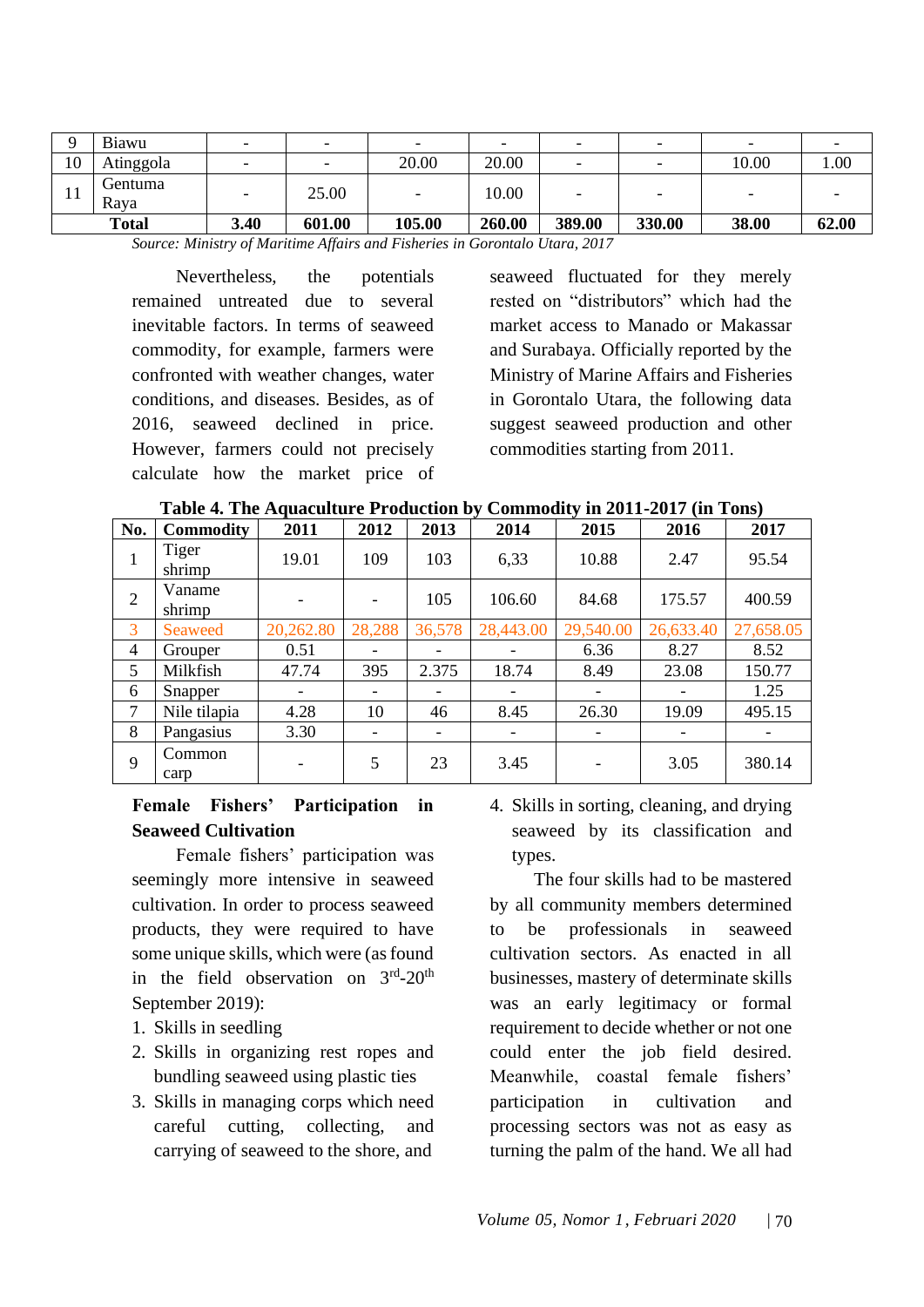known that they had roles which "complimented" since their husbands' job was primary. It was not a surprise considering that fishing was the predominant job.

Seaweed commodities had apparently influenced the understanding and patterns of daily living of fisher families in Gorontalo Utara. We found a unique relation that seaweed cultivation was "a female commodity". The term left us an impression that seaweed was specially for female fishers. This phenomenon was increasingly vivid in Gorontalo Utara. In terms of a successful participation of female fishers, a successful institutional process. including the institutionalization of positive perception regarding the job they selected, was one of the determinants (Handayani and Wayan, 2009).

# **Processing and Marketing Activities**

Currently, in Gorontalo, the engagement of female fishers in seaweed cultivation processes became more preeminent, not to mention their engagement in seaweed "processing" and "marketing". Since 2017, female fishers were more vocal in showing off how stable their roles in the market network during an extreme decline of seaweed production. One of the female fishers was Mrs. Reti, a seaweed cultivator, and collector in Popalo.

Similar to Mrs. Reti, Mrs. Teti, a seaweed cultivator in Tihengo Ponelo Kepulauan, also managed to process seaweed. Despite the low production season, she, assisted by her business group, was determined in seaweed "processing". Due to its good work

ethics, the group could develop businesses. The group consistently and intensively participated in relevant training. Also, they became the representative of Gorontalo Utara at the provincial and national levels. Due to its excellent work ethics, their business had been registered/licensed and acquired a business license from the UMKM Department in Gorontalo. Furthermore, in September 2019, the group got the "halal label" from MUI in Gorontalo.

Female fishers who cultivated seaweed in Gorontalo Utara had contributed to the excellent imagery of Gorontalo Utara with their processed products. As recorded by CCDP-IFAD in 2016, "seaweed crackers" became more acceptable in both local and regional markets in Gorontalo. The crackers were unique in flavor, given by the natural "ingredients" cultivated by female fishers in Gorontalo. Along with the good imagery, new solidarity to develop other quality, healthy, and nutritional local products emerged as a symbolic spillover from the processed products made by female fishers in Gorontalo Utara.

Furthermore, in terms of the degree of female fishers' engagement in the cultivation or other productive businesses in fishery and seaweed sectors, 377 of 1,583 fisher association members were reportedly engaged in the CCDP-IFAD program in 2013-2016. The number vividly indicates that women's participation was insignificant in quantity, but we must not regard it as a simple matter. The most pivotal fact behind the insignificance was how female fishers selected and were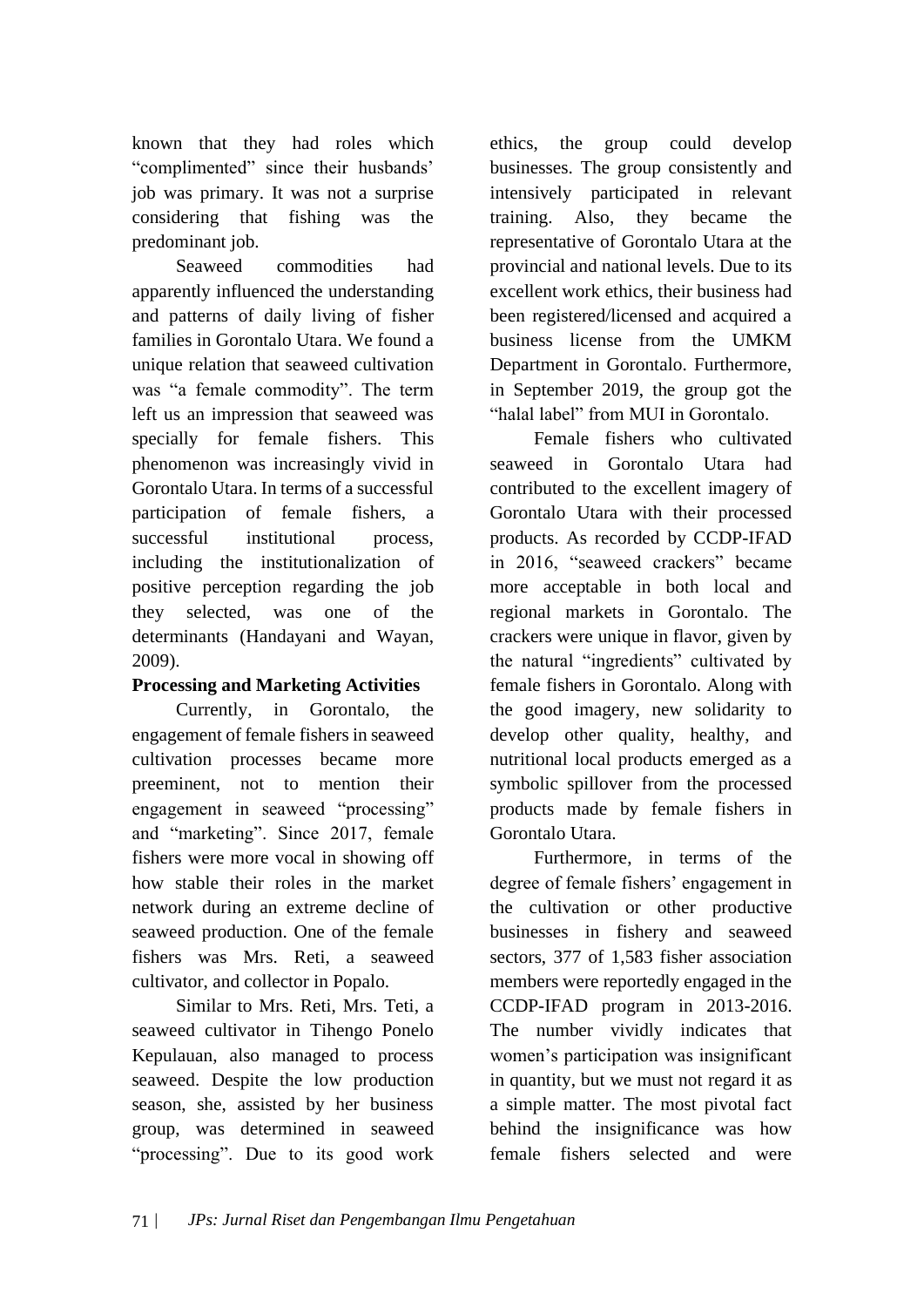acceptable in a certain sector, namely seaweed cultivation processing and management.

Female fishers were potential to do more specific participations in marketing and processing the crops, as what they did to (1) fish and salt, (2) seaweed crackers, (3) anchovy-based products, and (4) panada tore (the document of CCDP-IFAD, 2016). In the four processing activities, female fishers' contribution was pivotal. The four processing activities required their contribution in such way that corroborate their accumulated family income, ushering direct impacts on their family welfare.

## **Work Ethics and Business Independence**

The seaweed cultivation business association in Gorontalo Utara was established in 2010. Karya Bersama, an association in Tihengo, was the first association receiving seaweed (gelatine) as a new community. Several determinant factors, including the government, had an important role when the seaweed initiation started to operate in Gorontalo Utara. However, when the district received continuous assistance by means of the associations, they showed "dependency" on the assistance. The community would surely not survive, while the community which showed work ethic and independence would, as they could adapt to changes and manage their personal governance.

# **CONCLUSION**

The degree of female fishers' participation in seaweed businesses in Gorontalo Utara was dynamic and

greatly determined by the development of the factors of working skills, work ethics and culture, and institution which sustained their productivity in seaweed cultivation businesses.

Based on the quantification using the double linear regression analysis, the factors of skills, work ethics and culture, and institution simultaneously significantly affected the degree of fishers' participation in seaweed businesses in Gorontalo Utara. Meanwhile, the factors of skills and work ethics and culture had a partial significant impact, whereas the factor of institution did not significantly affect the degree of participation in seaweed businesses.

## **REFERENCES**

- Abdullah, T. (1988). *Agama, Etos Kerja dan Perkembangan Ekonomi.* Jakarta: LP3ES & Buku Obor.
- Arikunto, Suhartini. 2006. Prosedur penelitian suatu pendekatan praktek. Jakarta: Rineka Cipta.
- Ariwidodo, E. (2016). "Pekerja Wanita Pesisir Sektor Pembudidayaan Rumput Laut dalam Perspektif Analisis Gender di Pakandangan Tengah, Kabupaten Sumenap", *Nuansa,* Vol. 13, No. 2 July-December, pp. 343.
- Berg, B.L. (2007). *Qualitative Reseach Methods for Social Sciences*. Person: New York.
- Budiman, A. (1985). *Pembagian Kerja Secara Seksual: Sebuah Pembahasan Sosiologis tentang Peran Wanita di Dalam Masyarakatl*. Jakarta: Gramedia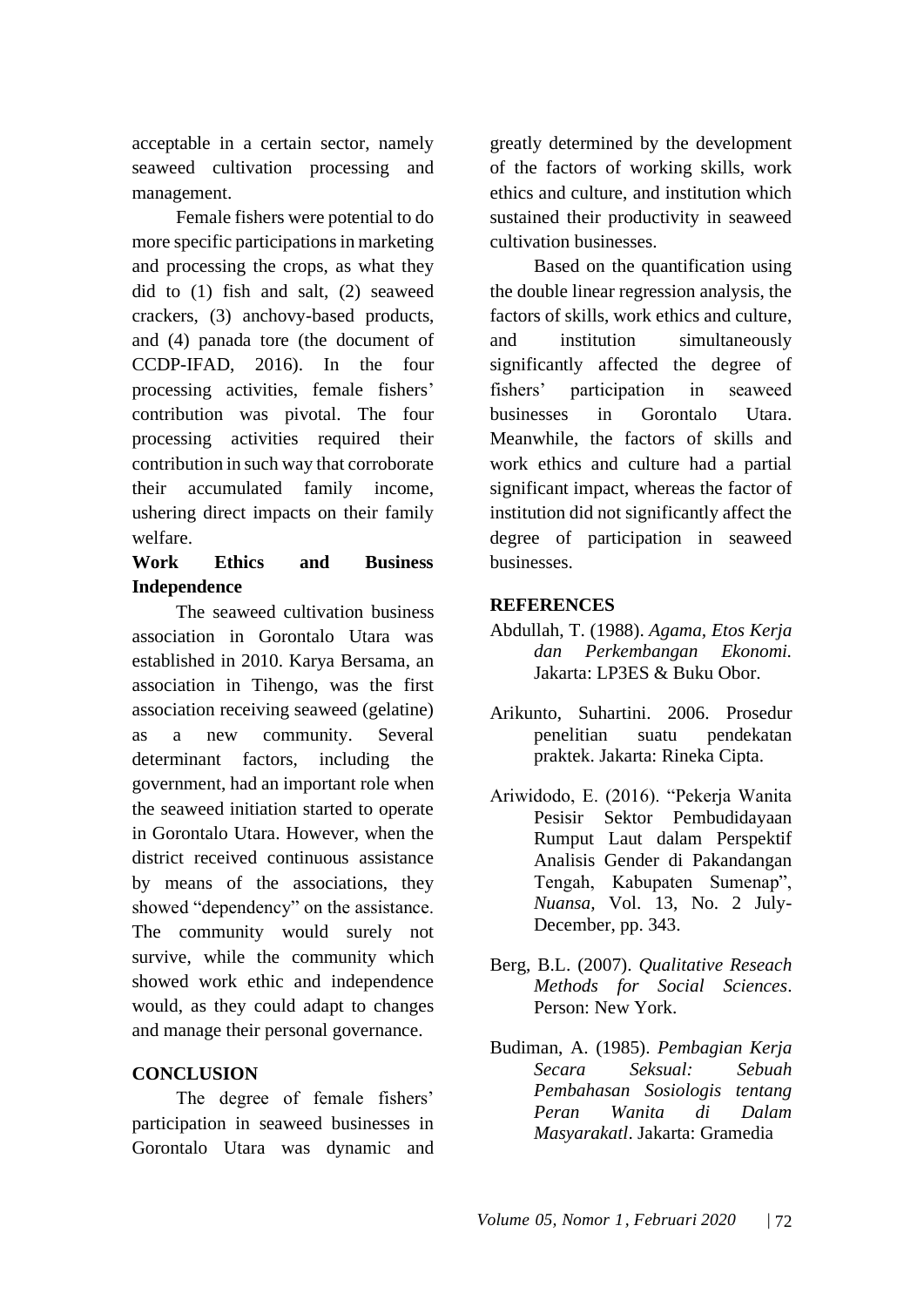- Bungin, B. (2009) *Penelitian Kualitatif*. Jakarta: PT. Fajar Interparatama Offset.
- Department of Marine Affairs and Fisheries in Gorut. (2017). Laporan Perikanan Kelautan Kabupaten Gorontalo Utara*.* Kwandang: Dinas KKP.
- Farihah, I. (2015). "Etos Kerja dan Kuasa Wanita dalam Keluarga: Studi Kasus Keluarga Nelayan di Desa Brondong, Lamongan, Jawa Timur." *Palastren*, Vol. 8 (1), pp. 145-163.
- Fauzy, A. (2006). *Ekonomi Sumber Daya Alam dan Lingkungan*. Jakarta: PT. Gramedia Pustaka Utama.
- Firdaus, M and Rahadian, R. (2015). "Peran Istri Nelayan dalam Meningkatkan Pendapatan Rumah Tangga". *Jurnal Sosek KP.* Vol. 10 No. 2, pp. 241-249.
- Ginting, S.P and Budiman. (2016). *Menyejahterahkan Masyarakat Pesisir Secara Berkelanjutan. Membangun dari Desa dan Wilayah Pinggiran: Kisah Sukses dari Proyek Pembangunan Masyarakat Pesisir*. Jakarta: Ministry of Marine Affairs and Fisheries and IFAD.
- Ghozali, Imam. 2005. Aplikasi analisis *multivariate* dengan program SPSS, edisi ketiga. Badan Penerbit Universitas Diponegoro, Semarang.
- Handayani and Wayan, A.P. (2009). "Kontribusi Pendapatan Ibu Rumah Tangga Pembuat Makanan Olahan terhadap Pendapatan

Keluarga". *Piramida* Vol. V No. 1, pp. 1-2.

- Hefner, R. (2000). *Budaya Pasar: Masyarakat dan Moralitas dalam Kapitalisme Asia Baru*. Jakarta: LP3ES.
- Kamuli, S. (2014). "Evaluasi tentang Implementasi Kebijakan Minapolitan di Kabupaten Gorontalo Utara". *Mimbar: Jurnal Sosial dan Pembangunan.* Vol. 30. No.01. pp. 53-61.
- --------------- (2015). *Minapolitan: Dimensi Kebijakan, Kelembagaan, dan Pemberdayaan Nelayan di Kabupaten Gorontalo Utara*. Jakarta: PIP Press.
- Kamuli, S and Amin, B. (2018). "Woman and Organizational Capabilities in Seaweed Production in North Gorontalo". *Mimbar: Jurnal Sosial dan Pembangunan*, vol. 34 No. 1. pp. 1-10.
- Mayra, B. 1993. "Combating Women's Poverty or Conserving the Environment: The Dilemma of Donor Agencies". *Ecodecision*, Issue: 10, pp. 75-76.
- Moore, D.P. and Buttner, E.H. (1997). *Women Entrepreneurs: Moving Beyond the Glass Ceiling*. London: Sage publication.
- Nasution, S. (1988). *Metode Penelitian Naturalistik Kualitatif*. Bandung: Tarsito.
- Nugroho, Estu and Kusnendar, Endhay. (2015). *Agribisnis Rumput Laut*. Jakarta: Penerbit Sawadaya.